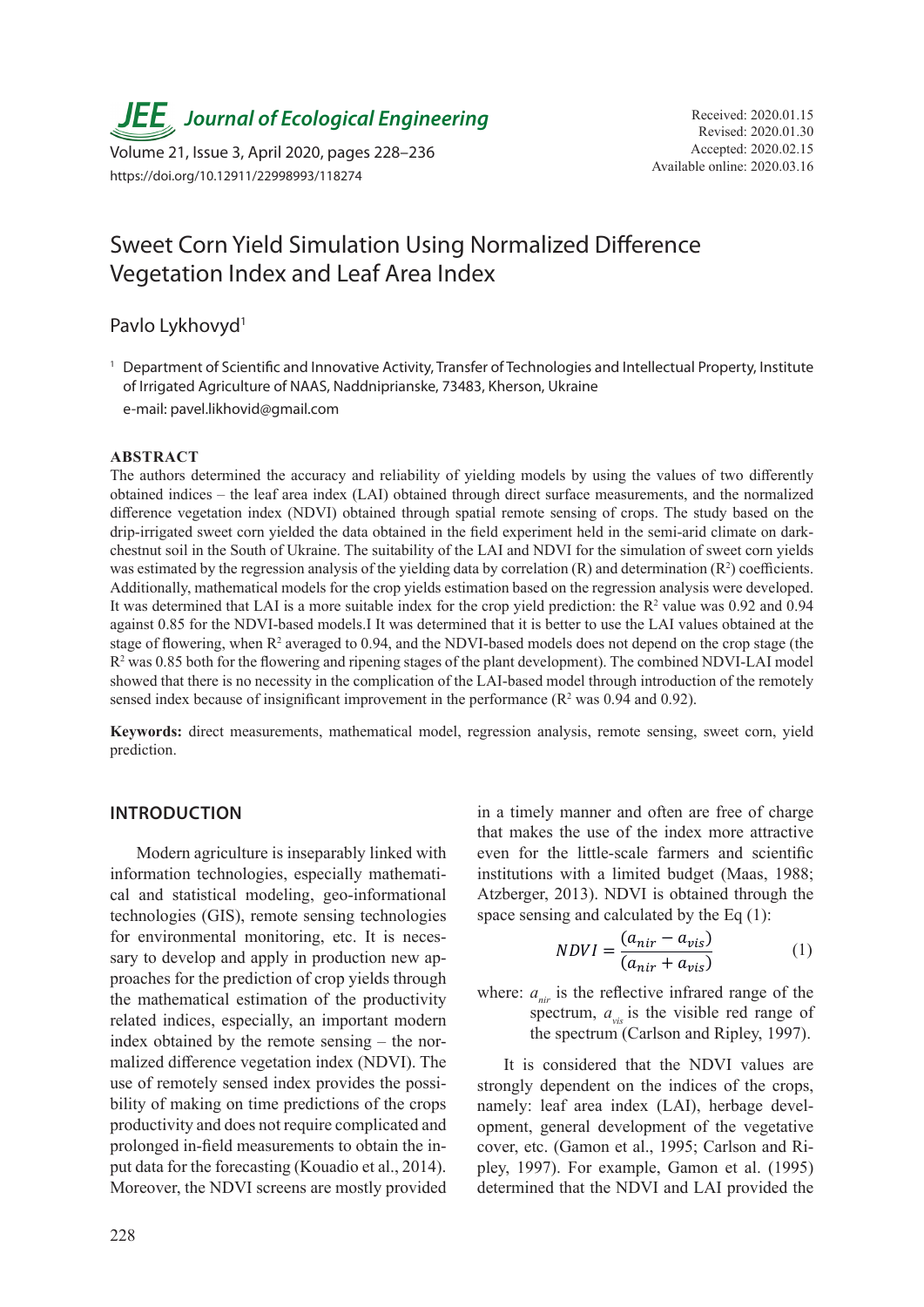strong correlation with the coefficients of 0.912 (for total LAI) and 0.949 (for green LAI). Thus, the NDVI could be possibly used as an alternative for the LAI, which is calculated as the ratio of the leaf surface area of plants to the total area of the covered land (Bréda, 2003), to provide a comprehensive and reliable assessment of the crop conditions and projective productivity.The NDVI is believed to be an indicator of the potential photosynthetic activity of plants, and, as a result, the index of the phytocenosis productivity (Sellers, 1985; Myneni et al., 1995).

Therefore, the main goal of our study was to determine whether it is possible to completely replace the conventional crop productivity indices (for example, the directly measured LAI) in the crops productivity models with the spatial NDVI. Therefore, the authors decided to perform yield prediction modeling based on the LAI and NDVI values on the example of a sample crop (sweet corn) and compare the accuracy and reliability of each forecasting method. It is necessary because if the NDVI-based crop prediction models are to be used, it is necessary to know all the weak and strong points of this kind of models.It is known that the spatial NDVI data are often not a reliable source of the information on the crop condition due to the dependence of the NDVI values on a number of parameters, namely: the quality of the NDVI screening equipment; the conditions of weather, especially cloudiness that can deteriorate the quality of the screening; the soil reflective ability that often leads to the disturbances in the screening of the real NDVI values; violation of a direct correlation between the NDVI and other vegetation-related indices (such as LAI) with the increased vegetation mass development (Liu and Huete, 1995). Moreover, the authors performed a combined yield modeling by parallel implementation of both LAI and NDVI as the inputs for the crop model to find out whether a combined use of these crop indices improves or, conversely, deteriorates the accuracy and reliability of the yielding model.

#### **MATERIALS AND METHODS**

The authors chose sweet corn (*Zea mays* L. ssp. *saccharata* Sturt.) cultivated in the field experiment on the cultivation technology elements (plowing depth, fertilization and plants density) estimation at drip irrigation in the semi-arid

climate zone of the South of Ukraine as a sample crop for the conduction of the prediction model's assessment. The geographical coordinates of the experimental field are: 46°68′N, 32°26′E, the altitude of 42 m. The scheme of the experiment, which was conducted in 2016, is as follows:

- Factor  $A$  plowing depth: 20-22 and 28-30 cm;
- Factor B mineral fertilizers applied: No fertilizers,  $N_{60}P_{60}$ ,  $N_{120}P_{120}$ ;
- Factor  $C$  plants density (this parameter was finally formed manually at the stage of 3-5 leaves of the crop): 35, 50, 65, 80 thousand plants per ha.

In order to evaluate the accuracy of the yield predictions by the different modeling approaches, the yield of the crop in the ears without husks was assessed at the stage of the technical ripeness through the picking and weighing of the ears from the entire area of every experimental plot (in 4 replications). Picking and weighing were performed in accordance to methodology of the experimental work in irrigated agriculture which is generally accepted in the South of Ukraine (Ushkarenko et al., 2014). Only marketable ears were used in the assessment.

The NDVI values were obtained by using the system of precise agriculture OneSoil ® (onesoil. ai/en), which provides the screens of fields from satellites Sentinel-1 and Sentinel-2. The system provides the accuracy of recognition  $F_1$  of 0.9, the speed of the artifacts processing of 30 ms, the accuracy of the automatic field borders recognition IoU of 0.85. The NDVI values were taken by all the replications of the study using the scaled screens obtained at the certain periods of the crop development (flowering and ripening stages) on July, 14<sup>th</sup> and July, 26<sup>th</sup>, 2016. LAI was calculated by the results of the direct field measurements of the leaf area of the plants per the unit of area considering the density of the crops (Ushkarenko et al., 2014). The leaf area measurements were performed using a common ruler. The withered leaves were not taken into consideration, so only reaves were not taken mto consideration, so only pure green LAI were obtained and estimated in the study. LAI was calculated by using Eq.  $(2)$ :

$$
LAI = \frac{LA \times PD}{10000} \tag{2}
$$

where:  $LA$  is the leaf area per plant  $(m^2)$ ,  $PD$  is the plants density on the experimental plot.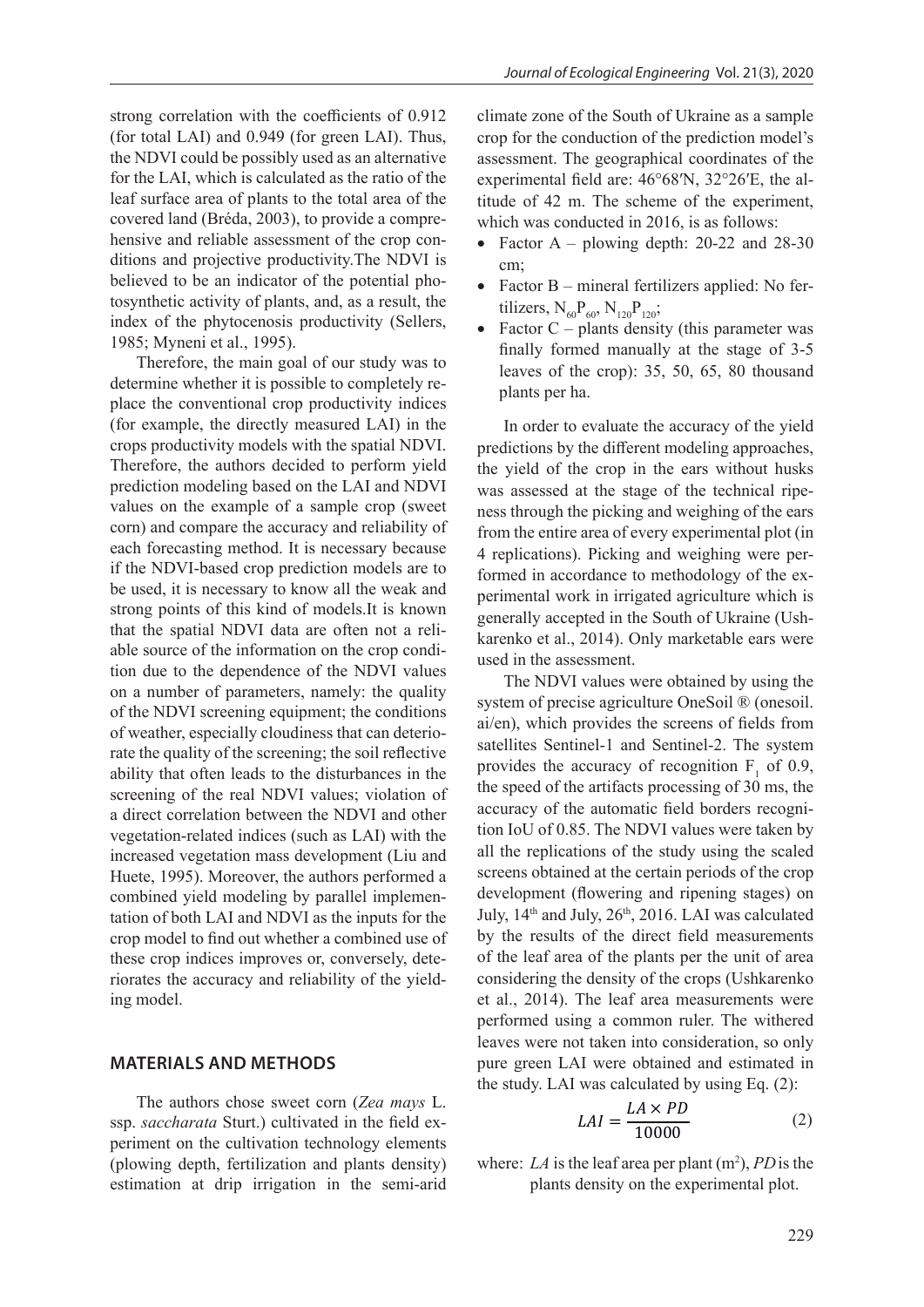All the data obtained and used in the work were processed by using the multiplicative ANO-VA and linear regression analysis at the probability level of 95% with further building up the model for the yield prediction based on the calculated regression coefficients. Standard calculation procedures were used and performed in the Microsoft Excel software (Triola, 2013). The significance of the differences between the studied experimental variants was assessed using the least significant difference  $(LSD<sub>05</sub>)$ . The differences between the variants are significant if they do not exceed the  $LSD<sub>05</sub>$  values for the compared pair of the values within the factor.

The reliability of the developed crop prediction models was assessed by the comparison of the calculated during the regression analysis values of the determination coefficients  $(R^2)$  of each model. The higher the coefficient is, the more reliable and accurate the model is.

#### **RESULTS**

Sweet corn yield in the ears without husks obtained in the field experiment is represented in Table 1. The values are provided in the following form: the average value by the experimental plot  $\pm$  standard deviation (SD) for the certain plot.

All the studied factors affected the yield obtained in the experiment that is testified by the values of the least significant difference, calculated at the probability level of 95% ( $LSD<sub>05</sub>$ ). The differences between the variants do not exceed the  $LSD<sub>05</sub>$  values, so they cannot be considered significant.

The corresponding values of the LAI at two stages of the crop development are presented in

Tables 2 and 3, while the NDVI values for the same estimation periods are provided in Tables 4 and 5. It should be noted that while the LAI values differ significantly throughout the experiment, the differences between the NDVI values are significant only for the comparison of the main effect by the plants density (factor C). All other differences cannot be associated with the influence of the factors studied in the experiment.

The results of the regression analysis of the experimental data testify that there is a strong direct correlation between the LAI and NDVI values and the yield of sweet corn. Coefficients of correlation for the different stages of the crop development averaged to 0.92 for the NDVIbased, and to 0.96-0.97 for the LAI-based model of the crop productivity.I It was determined that the LAI-based model accuracy is unequal at the different stages of the crop development, and it is better to use the LAI values at the flowering stage of the crop to obtain the most reliable yield prediction.

The results of the regression analysis performed for the combined use of LAI and NDVI showed that there is no reason to complicate the LAI-based model with additional index because the coefficients of determination  $R^2$  both at the stage of flowering and ripening of the crop were equal to those obtained in the simple LAI-based model (Table 8). Therefore, there is no need in an additional parameter for the yield estimation.

The authors also developed the mathematical regression models for the crop productivity in connection with the LAI and NDVI values at the different stages of the crop development, and these models are presented in Table 9.

The highest percentile of the developed models was 97.92, while the lowest one was about

| Plowing depth, cm | Plants density, thousand         | Fertilization options (Factor B) |                 |                  |  |  |  |
|-------------------|----------------------------------|----------------------------------|-----------------|------------------|--|--|--|
| (Factor A)        | pcs. ha <sup>-1</sup> (Factor C) | No fertilization                 | $N_{60}P_{60}$  | $N_{120}P_{120}$ |  |  |  |
|                   | 35                               | $2.85 \pm 0.20$                  | $5.92 \pm 0.25$ | $7.92 \pm 0.36$  |  |  |  |
| $20 - 22$         | 50                               | $3.02 \pm 0.23$                  | $7.34 \pm 0.53$ | $9.90 \pm 0.73$  |  |  |  |
|                   | 65                               | $3.21 \pm 0.31$                  | $8.11 \pm 0.45$ | 11.65±0.61       |  |  |  |
|                   | 80                               | $3.15 \pm 0.28$                  | 7.37±0.52       | $10.10+0.91$     |  |  |  |
| 28-30             | 35                               | $3.19 \pm 0.17$                  | $5.40\pm0.36$   | $6.96 \pm 0.36$  |  |  |  |
|                   | 50                               | $3.57 \pm 0.43$                  | $5.82 \pm 0.41$ | 7.79±0.27        |  |  |  |
|                   | 65                               | $3.81 \pm 0.28$                  | $6.64 \pm 0.41$ | $9.14 \pm 0.31$  |  |  |  |
|                   | 80                               | $3.61 \pm 0.28$                  | $6.04 \pm 0.27$ | $8.09 \pm 0.41$  |  |  |  |

**Table 1.** Sweet corn yield in ears without husks in dependence on the studied factors, t ha<sup>-1</sup> (2016 year  $\pm$ SD)

**Note:** LSD<sub>05</sub> for the factors and their interaction, t ha<sup>-1</sup>: A – 0.18; B – 0.21; C – 0.25; ABC – 0.61.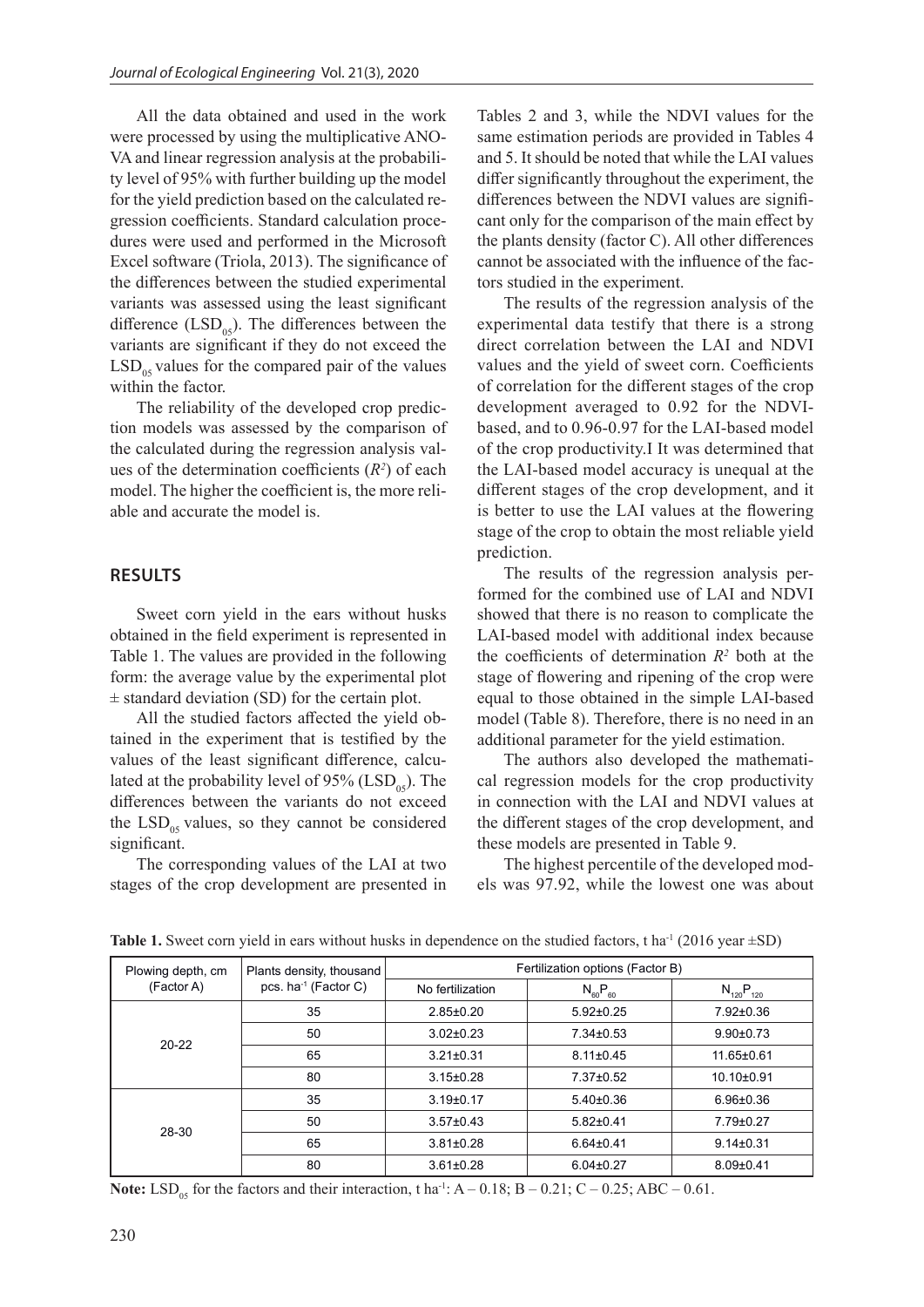| Plowing depth, cm | Plants density, thousand         | Fertilization options (Factor B) |                 |                  |  |  |  |
|-------------------|----------------------------------|----------------------------------|-----------------|------------------|--|--|--|
| (Factor A)        | pcs. ha <sup>-1</sup> (Factor C) | No fertilization                 | $N_{60}P_{60}$  | $N_{120}P_{120}$ |  |  |  |
|                   | 35                               | $2.85 \pm 0.20$                  | $5.92 \pm 0.25$ | $7.92 \pm 0.36$  |  |  |  |
| $20 - 22$         | 50                               | $3.02 \pm 0.23$                  | $7.34 \pm 0.53$ | $9.90 \pm 0.73$  |  |  |  |
|                   | 65                               | $3.21 \pm 0.31$                  | $8.11 \pm 0.45$ | $11.65 \pm 0.61$ |  |  |  |
|                   | 80                               | $3.15 \pm 0.28$                  | 7.37±0.52       | $10.10 \pm 0.91$ |  |  |  |
| 28-30             | 35                               | $3.19 \pm 0.17$                  | $5.40 \pm 0.36$ | $6.96 \pm 0.36$  |  |  |  |
|                   | 50                               | $3.57 \pm 0.43$                  | $5.82 \pm 0.41$ | $7.79 \pm 0.27$  |  |  |  |
|                   | 65                               | $3.81 \pm 0.28$                  | $6.64 \pm 0.41$ | $9.14 \pm 0.31$  |  |  |  |
|                   | 80                               | $3.61 \pm 0.28$                  | $6.04 \pm 0.27$ | $8.09 \pm 0.41$  |  |  |  |

Table 2. LAI of sweet corn at the stage of flowering in dependence on the studied factors (2016 year  $\pm$ SD)

**Note:** LSD<sub>05</sub> for the factors and their interaction, units:  $A - 0.005$ ;  $B - 0.005$ ;  $C - 0.007$ ; ABC – 0.017.

Table 3. LAI of sweet corn at the stage of ripening in dependence on the studied factors (2016 year  $\pm$ SD)

| Plowing depth, cm | Plants density, thousand         | Fertilization options (Factor B) |                 |                  |  |  |
|-------------------|----------------------------------|----------------------------------|-----------------|------------------|--|--|
| (Factor A)        | pcs. ha <sup>-1</sup> (Factor C) | No fertilization                 | $N_{60}P_{60}$  | $N_{120}P_{120}$ |  |  |
|                   | 35                               | $1.31 \pm 0.01$                  | $1.60 + 0.01$   | $2.27 \pm 0.02$  |  |  |
| $20 - 22$         | 50                               | $1.81 \pm 0.01$                  | $2.19+0.01$     | $3.11 \pm 0.02$  |  |  |
|                   | 65                               | $2.29 \pm 0.01$                  | $2.72 \pm 0.01$ | $3.86 \pm 0.02$  |  |  |
|                   | 80                               | $2.73 \pm 0.01$                  | $3.19 \pm 0.01$ | $4.55 \pm 0.02$  |  |  |
| 28-30             | 35                               | $1.32 \pm 0.00$                  | $1.38 + 0.01$   | 1.56±0.02        |  |  |
|                   | 50                               | $1.84 \pm 0.01$                  | $1.87 + 0.01$   | $2.14 \pm 0.01$  |  |  |
|                   | 65                               | $2.32 \pm 0.01$                  | $2.33 \pm 0.01$ | $2.68 + 0.01$    |  |  |
|                   | 80                               | $2.75 \pm 0.01$                  | $2.78 \pm 0.02$ | $3.16 \pm 0.02$  |  |  |

**Note:** LSD<sub>05</sub> for the factors and their interaction, units:  $A - 0.005$ ;  $B - 0.006$ ;  $C - 0.008$ ; ABC – 0.018.

| <b>Table 4.</b> NDVI of sweet corn at the stage of flowering of millet in dependence on the studied factors (2016 year $\pm$ SD) |  |  |  |  |
|----------------------------------------------------------------------------------------------------------------------------------|--|--|--|--|
|----------------------------------------------------------------------------------------------------------------------------------|--|--|--|--|

| Plowing depth, cm | Plants density, thousand         | Fertilization options (Factor B) |                 |                  |  |  |
|-------------------|----------------------------------|----------------------------------|-----------------|------------------|--|--|
| (Factor A)        | pcs. ha <sup>-1</sup> (Factor C) | No fertilization                 | $N_{60}P_{60}$  | $N_{120}P_{120}$ |  |  |
|                   | 35                               | $0.67 + 0.08$                    | $0.60 + 0.08$   | $0.60 \pm 0.09$  |  |  |
| $20 - 22$         | 50                               | $0.57 \pm 0.03$                  | $0.57+0.03$     | $0.58 + 0.06$    |  |  |
|                   | 65                               | $0.63 \pm 0.03$                  | $0.57 \pm 0.03$ | $0.53 \pm 0.03$  |  |  |
|                   | 80                               | $0.62 \pm 0.03$                  | $0.62 \pm 0.05$ | $0.60 + 0.05$    |  |  |
| 28-30             | 35                               | $0.65 \pm 0.13$                  | $0.60 + 0.10$   | $0.60 + 0.00$    |  |  |
|                   | 50                               | $0.62 \pm 0.08$                  | $0.62 \pm 0.03$ | $0.62 \pm 0.06$  |  |  |
|                   | 65                               | $0.65 \pm 0.00$                  | $0.63 \pm 0.03$ | $0.62 \pm 0.06$  |  |  |
|                   | 80                               | $0.55 \pm 0.05$                  | $0.48 + 0.05$   | $0.55 \pm 0.09$  |  |  |

**Note:** LSD<sub>05</sub> for the factors and their interaction, units:  $A - 0.02$ ;  $B - 0.02$ ;  $C - 0.03$ ; ABC – 0.08.

Table 5. NDVI of sweet corn at the stage of ripening in dependence on the studied factors (2016 year  $\pm$ SD)

| Plowing depth, cm | Plants density, thousand         | Fertilization options (Factor B) |                 |                  |  |  |
|-------------------|----------------------------------|----------------------------------|-----------------|------------------|--|--|
| (Factor A)        | pcs. ha <sup>-1</sup> (Factor C) | No fertilization                 | $N_{60}P_{60}$  | $N_{120}P_{120}$ |  |  |
|                   | 35                               | $0.58 + 0.03$                    | $0.58 + 0.05$   | $0.57 \pm 0.05$  |  |  |
| $20 - 22$         | 50                               | $0.55 \pm 0.05$                  | $0.55 \pm 0.03$ | $0.50 \pm 0.03$  |  |  |
|                   | 65                               | $0.53 \pm 0.03$                  | $0.57 \pm 0.06$ | $0.55 \pm 0.01$  |  |  |
|                   | 80                               | $0.53 \pm 0.03$                  | $0.58 + 0.03$   | $0.55 \pm 0.01$  |  |  |
| 28-30             | 35                               | $0.60 + 0.01$                    | $0.58 + 0.03$   | $0.55 \pm 0.05$  |  |  |
|                   | 50                               | $0.58 + 0.08$                    | $0.57 \pm 0.03$ | $0.58 + 0.03$    |  |  |
|                   | 65                               | $0.60 + 0.01$                    | $0.58 + 0.03$   | $0.55 \pm 0.05$  |  |  |
|                   | 80                               | $0.52 \pm 0.13$                  | $0.53 \pm 0.03$ | $0.52 \pm 0.08$  |  |  |

**Note:** LSD<sub>05</sub> for the factors and their interaction, units:  $A - 0.02$ ;  $B - 0.02$ ;  $C - 0.03$ ;  $ABC - 0.07$ .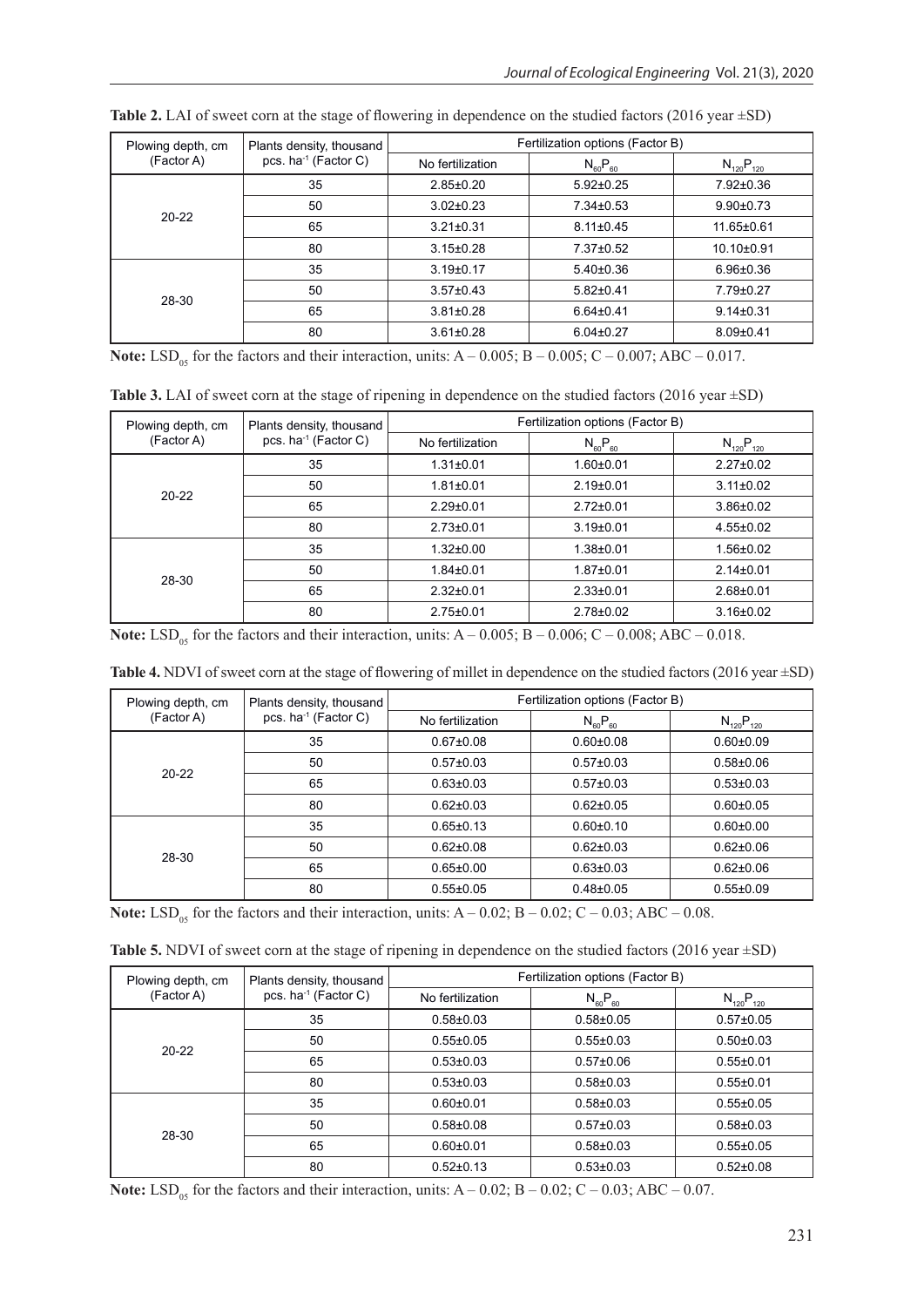**Table 6.** Regression analysis of the dependence of sweet corn yield in ears without husks on the LAI values at the different stages of the crop development

|           | Coefficient of correlation |           | Coefficient of determination |           | Coefficient of regression<br>(slope) |           | Interception |
|-----------|----------------------------|-----------|------------------------------|-----------|--------------------------------------|-----------|--------------|
| flowering | ripening                   | flowering | ripening                     | flowering | ripening                             | flowering | ripening     |
| 0.97      | 0.96                       | 0.94      | 0.92                         | 3.71      | 2.56                                 |           |              |

**Table 7.** Regression analysis of the dependence of sweet corn yield in ears without husks on the NDVI values at the different stages of the crop development

|           | Coefficient of correlation | Coefficient of determination |          |           | Coefficient of regression<br>(slope) | Interception |          |
|-----------|----------------------------|------------------------------|----------|-----------|--------------------------------------|--------------|----------|
| flowering | ripening                   | flowering                    | ripening | flowering | ripening                             | flowering    | ripening |
| 0.92      | 0.92                       | 0.85                         | 0.85     | 10.41     | 11.14                                |              |          |

**Table 8.** Regression analysis of the dependence of sweet corn yield in ears without husks on the LAI-NDVI values at the different stages of the crop development

|              | Coefficient of correlation |           | Coefficient of<br>determination | Coefficient of regression (slope) |             | Interception |             |           |          |
|--------------|----------------------------|-----------|---------------------------------|-----------------------------------|-------------|--------------|-------------|-----------|----------|
| flowering    | ripening                   | flowering | ripening                        | flowering                         |             |              | ripening    | flowering | ripening |
|              |                            | 0.94      |                                 | LAI                               | <b>NDVI</b> | LAI          | <b>NDVI</b> |           |          |
| 0.97<br>0.96 |                            | 0.92      | 3.26                            | 1.44                              | 211         | 2.15         |             |           |          |

**Table 9.** Linear regression models of sweet corn yield in ears without husks depending on the LAI and NDVI values measured at the different stages of the crop development, where *Y* is the yield of the crop, *LAI* and *NDVI* are the values of the corresponding indexes

| The LAI-based model (the stage of flowering)      | $Y = 3.71 \times LAI$                    |
|---------------------------------------------------|------------------------------------------|
| The LAI-based model (the stage of ripening)       | $Y = 2.56 \times LAI$                    |
| The NDVI-based model (the stage of flowering)     | $Y = 10.41 \times NDVI$                  |
| The NDVI-based model (the stage of ripening)      | $Y = 11.14 \times NDVI$                  |
| The LAI-NDVI-based model (the stage of flowering) | $Y = 3.26 \times LAI + 1.44 \times NDVI$ |
| The LAI-NDVI-based model (the stage of ripening)  | $Y = 2.11 \times LAI + 2.15 \times NDVI$ |

2.08. The best performance of the models could be obtained for the predictions of the crop yield in the variants with full fertilization  $(N_{120}P_{120})$ ; conversely, the worst performance, is obtained at the prediction of the yields in the non-fertilized variants due to the higher disparity between the LAI, NDVI and yields in these variants. The comparison of the true and predicted values of the crop yields is presented in Table 10.

It is evident that the NDVI-based model provided considerably higher average residuals values in comparison to the LAI-based and the LAI-NDVI-based one: 2.20-2.21 versus 1.52- 1.69 versus 1.67-2.21.The range of the residuals was considerably higher under the implementation of the NDVI-based model: -4.12… 5.72 against -3.84…2.97 for the LAI-based,

and -3.75…5.52 for the LAI-NDVI-based one. Therefore, it is advisable to rely more on the LAI-based yield predictions (or complex LAI-NDVI) than on the NDVI-based ones. It was also found that the simple LAI-based model is more accurate even than the combined LAI-NDVI one. However, the improvement of the technique of the NDVI screening, firstly, through the decrease of the noise caused by the cloudiness and other unfavorable weather phenomena, can significantly increase the performance of the NDVI-based prediction models. The combination of the NDVI with other additional indices (not obligatory of the crop as the LAI, but of the meteorological and soil parameters) could possibly help to significantly improve the crop model performance.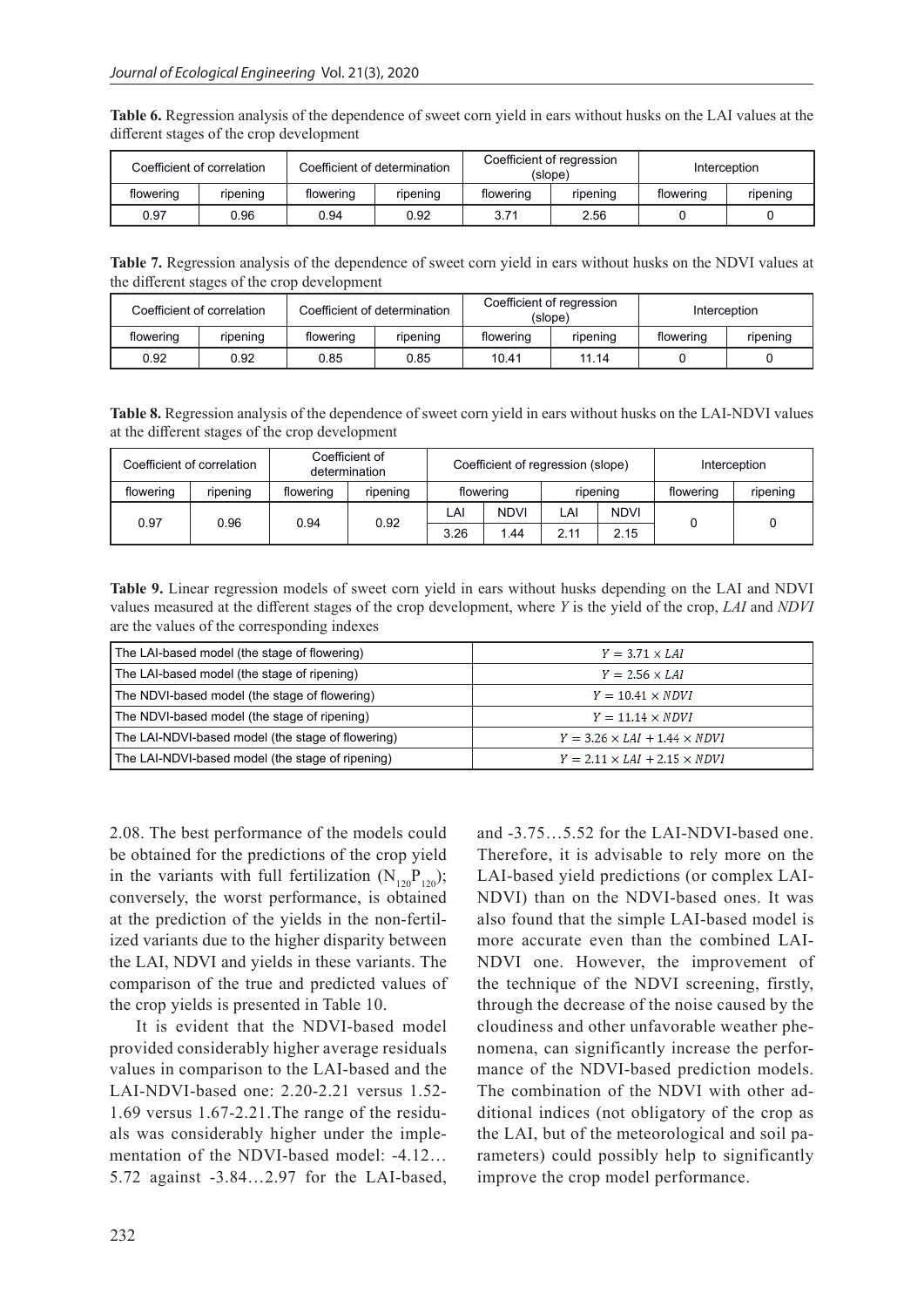| The number of the      | <b>LAI-based residuals</b>       |         | NDVI-based residuals |                | LAI-NDVI-based residuals         |         |
|------------------------|----------------------------------|---------|----------------------|----------------|----------------------------------|---------|
| simulated pair         | Flowering stage   Ripening stage |         | Flowering stage      | Ripening stage | Flowering stage   Ripening stage |         |
| $\mathbf{1}$           | $-0.19$                          | $-0.50$ | $-4.12$              | $-3.65$        | $-3.65$                          | $-1.16$ |
| $\overline{2}$         | $-1.17$                          | $-1.61$ | $-2.91$              | $-3.11$        | $-3.11$                          | $-1.98$ |
| 3                      | $-2.06$                          | $-2.65$ | $-3.35$              | $-2.73$        | $-2.73$                          | $-2.76$ |
| 4                      | $-3.08$                          | $-3.84$ | $-3.30$              | $-2.79$        | $-2.79$                          | $-3.75$ |
| 5                      | 1.84                             | 1.82    | $-0.85$              | $-0.58$        | $-0.58$                          | 1.30    |
| 6                      | 1.70                             | 1.73    | 0.89                 | 1.21           | 1.21                             | 1.53    |
| $\overline{7}$         | 0.88                             | 1.15    | 1.34                 | 1.80           | 1.80                             | 1.14    |
| 8                      | $-1.24$                          | $-0.80$ | 1.64                 | 0.87           | 0.87                             | $-0.61$ |
| 9                      | 2.17                             | 2.11    | 1.67                 | 1.61           | 1.61                             | 1.90    |
| 10                     | 1.89                             | 1.94    | 3.97                 | 4.33           | 4.33                             | 2.26    |
| 11                     | 1.48                             | 1.77    | 5.72                 | 5.52           | 5.52                             | 2.32    |
| 12                     | $-2.07$                          | $-1.55$ | 3.65                 | 3.97           | 3.97                             | $-0.69$ |
| 13                     | 0.07                             | $-0.19$ | $-3.06$              | $-3.49$        | $-3.50$                          | $-0.89$ |
| 14                     | $-0.70$                          | $-1.14$ | $-2.88$              | $-2.93$        | $-2.93$                          | $-1.56$ |
| 15                     | $-1.61$                          | $-2.13$ | $-2.75$              | $-2.87$        | $-2.88$                          | $-2.38$ |
| 16                     | $-2.85$                          | $-3.43$ | $-1.39$              | $-2.15$        | $-2.15$                          | $-3.31$ |
| 17                     | 1.99                             | 1.87    | $-0.85$              | $-1.10$        | $-1.10$                          | 1.24    |
| 18                     | 1.07                             | 1.03    | $-0.22$              | $-0.49$        | $-0.49$                          | 0.65    |
| 19                     | 0.63                             | 0.68    | 1.12                 | 0.14           | 0.14                             | 0.47    |
| 20                     | $-1.08$                          | $-1.08$ | $-0.21$              | 0.10           | 0.10                             | $-0.97$ |
| 21                     | 2.62                             | 2.97    | 0.71                 | 0.83           | 0.83                             | 2.48    |
| 22                     | 1.74                             | 2.31    | 1.34                 | 1.29           | 1.29                             | 2.02    |
| 23                     | 1.65                             | 2.28    | 2.69                 | 3.01           | 3.01                             | 2.30    |
| 24                     | $-0.81$                          | 0.00    | 2.36                 | 2.33           | 2.33                             | 0.30    |
| Aver. residual value,± | 1.52                             | 1.69    | 2.21                 | 2.20           |                                  |         |

**Table 10.** The comparison of true and predicted yields of sweet corn by using the LAI and NDVI based crop models by the residuals, t ha<sup>-1</sup>

#### **DISCUSSION**

Yield forecasting is a highly important task of modern agricultural science that ensures national and global food safety (Horie et al., 1992). Recently, the NDVI has been used to forecast productivity of different crops under various environmental conditions. The results of some studies are quite encouraging but at the same time there are some studies that report certain difficulties and inconveniences related to the noisy data of the NDVI space screening that resulted in considerable inaccuracy of the crop yielding models. For example, Quarmby et al. (1993) reported successful use of the NDVI data for operational monitoring of the conditions of such crops as wheat, cotton, rice and corn in the area of Northern Greece. They have also claimed quite a high reliability and accuracy of a simple linear regression model of "NDVI-yield" inter-relationship for every studied crop and suggested that NDVI is very good for

the purposes of crop productivity forecasting. The corn production estimations based on the NDVIbased model with the coefficient of regression R 0.75 were performed by Lewis et al. (1998), who claimed that the NDVI-based simple regression models are very encouraging. A successful introduction of the NDVI in the complex model for estimation of corn and soybean yields has been performed by Prasad et al. (2006). However, their model did not use the NDVI as a selfsufficient individual index for the crop yield as in our study. The study, which was conducted in order to predict the rice yields in China, revealed that the NDVI tends to always have a positive correlation with the crop yield that agrees with the results of our study (Huang et al., 2013). In this study, the authors reported about a relatively low error of the NDVI-based yield model of the maximum 5.82%. Balaghi et al. (2008) tried to use the NDVI, rainfall and temperature data for an early prediction of wheat yields in Morocco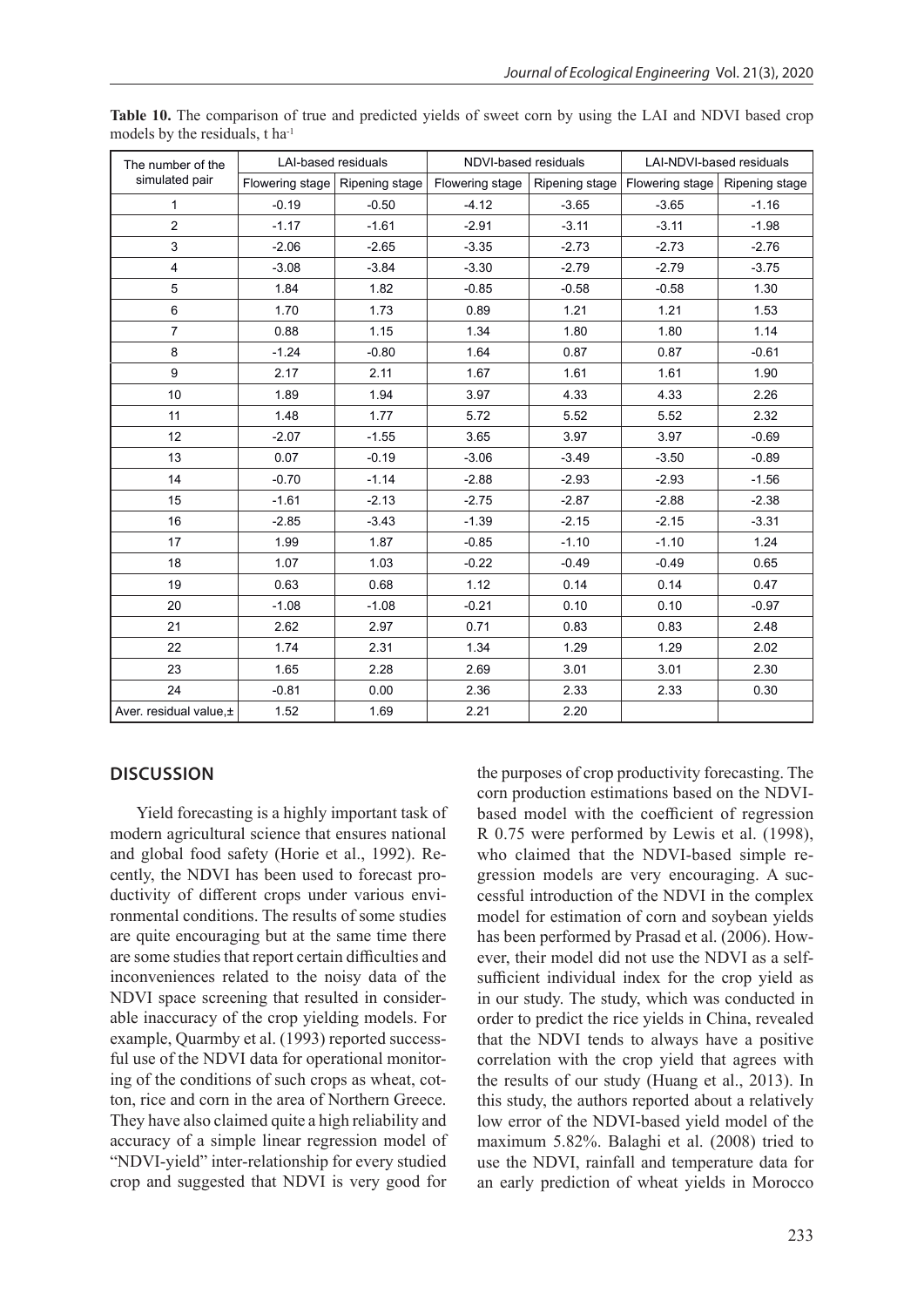by the empirical regression model and succeeded. Besides, scientists stated that the NDVI reliability in the crop conditions assessment increases, if the indices of later stages of the crop vegetation period are used (Thomason et al., 2007), which agrees with our results (more reliable prediction of yield by the NDVI at the later stage of the crop development). Rasmussen (1992) stated that it is possible to assess the millet yields and production levels based on the NDVI integral values. The scientist reported the sufficient accuracy of the iNDVI-based predictive model.

Even though a number of scientists claim good performance of the NDVI-based models for crops, there are some recent scientific studies that are not as optimistic in this question. For example, Fang et al. (2011) conducted a great testing of four different crop models using two different approaches: the models, based on a certain separate index, and the model, based on the complex use of the indices. Fang et al. (2011) used three main indices for the estimation of the crops: LAI, NDVI, and the enhanced vegetation index (EVI). The results of their study revealed that the predicted yield of corn was quite different at the use of different modeling approaches. The best performance was provided by the combined EVI-LAI model (with the discrepancy of only 3.5% in comparison to the actual data). The LAI-based model resulted in 8.6% discrepancy, and the separate use of the EVI and NDVI provided the worst results (the discrepancy of 13-21%). Thus, Fang et al. (2011) concluded that it is unacceptable to use the NDVI or EVI values as self-sufficient markers of corn productivity. This conclusion is in the agreement with ours, with the only distinction that we obtained even lower reliability of the NDVI-based prediction of the crop yield. In addition, Aparicio et al. (2000) provided the proof that the use of the NDVI for grain yield of durum wheat is justified only at the LAI level of the crops less than 3. At higher values of the LAI, the NDVI-based model usefulness is questionable.

Nevertheless, the LAI-based crop prediction models are very good. In the conducted study, we obtained the highest value of the determination coefficient of 0.94, while other scientists obtained the values of 0.49-0.55 for rice (Son et al., 2013), and 0.23-0.48 for winter wheat yields simulation (Huang et al., 2015). It has to be mentioned that the values of the determination coefficient of 0.75 and lower could not be considered as the markers of high reliability and accuracy of the developed prediction models for crops. Therefore, LAI might not be used for every crop under every agricultural and environmental condition.

Scientists suggest that it might be very useful to elaborate the crop models, which will be able to handle and operate with the complex of the LAI, NDVI, and other remotely or directly sensed indices related to the crop productivity, because our results showed that the combination of only the LAI and NDVI might be insufficient for significant improvement of the model. Now, there is no generally accepted point of view on the use of the simple or complex NDVI-based models for crops prediction. Most researchers claim that if precise predictions are beeded it would be better to implement complex models. However, the indices that must be included in the complex yielding model are still a subject of debates and further investigations are required to come up with a final conclusion in this question. Another opinion is that in fact both simple single-index-based models and complex multi-index models are needed because both these types of models are useful for different purposes (Boote et al., 1996).

Jiang et al. (2004) provided the report on the study where they implemented an artificial neural network approach to the creation of the model for yield estimation using remotely sensed indices and claimed very high reliability and accuracy of the created model. Perhaps, the implementation of modern computational techniques, such as artificial neural networks, is one of the most prospective ways to develop highly accurate yielding models for crops.

### **CONCLUSIONS**

Even though the remotely sensed NDVI is an important modern index reflecting conditions of crops, it has been found out that it is less suitable for reliable and accurate prediction of crops productivity ( $R^2 = 0.85$ ) in comparison with the directly measured LAI. LAI is an old index used for the assessment of crops status at the concrete moment of their development; however, it appeared to be more reliable for the productivity prediction than the NDVI ( $R^2 = 0.92 - 0.94$ ). It has also been discovered that it is better to use the values of the LAI at the flowering stage of sweet corn crops and the NDVI values – regardless the stage of ripening – in order to obtain more accurate yield predictions. The use of the indices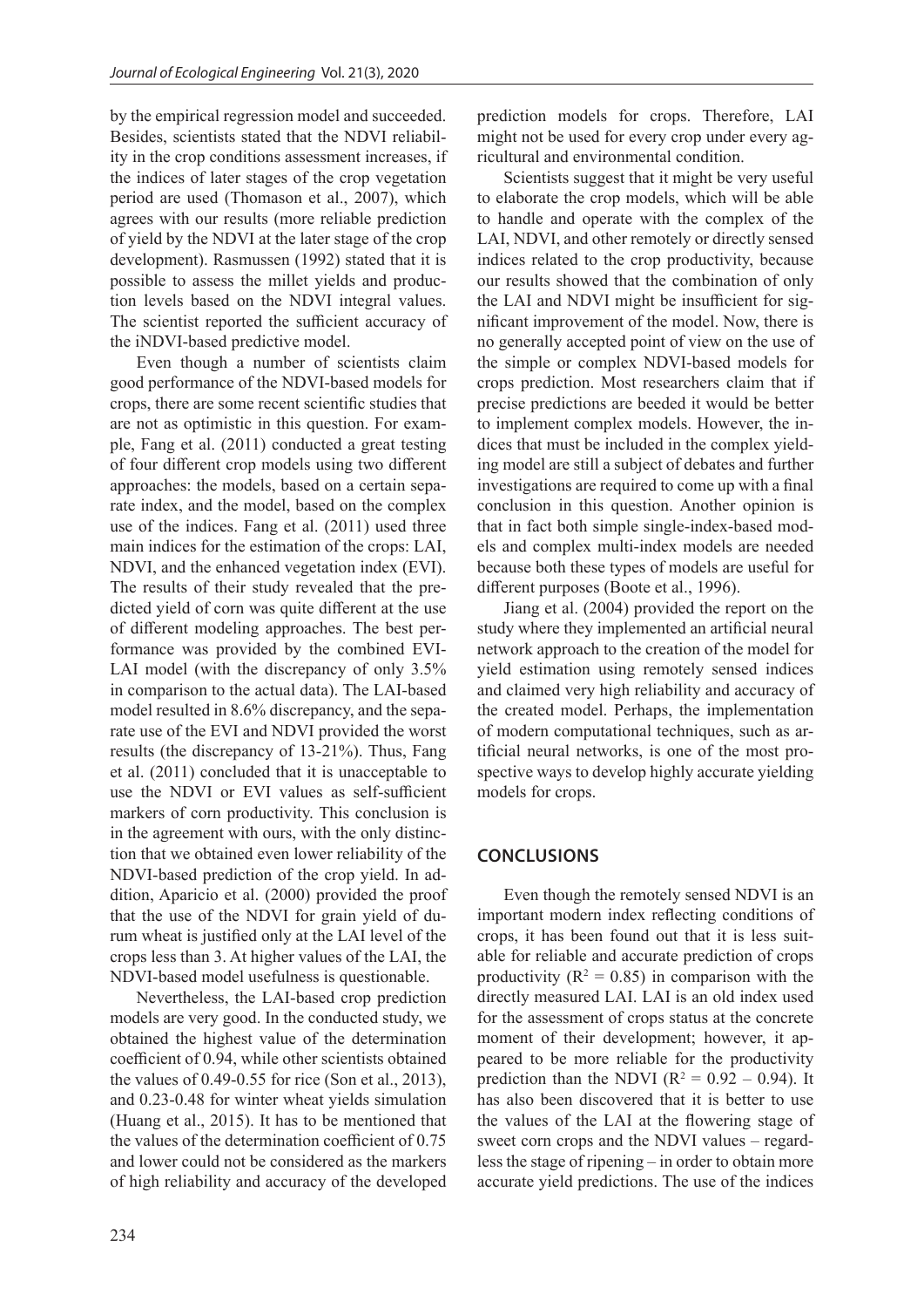obtained in another time resulted in the decrease of prediction reliability. However, comparatively lower accuracy of the NDVI-based prediction could be put upon the fact of noisy NDVI data provided by the monitoring service, and imperfection of the reflection by the NDVI of the crops canopy condition due to the weather conditions and soil albedo. Modern techniques for obtaining more accurate NDVI data should be applied into the modern remote sensing systems to prevent the occurrence of spoilt and noisy datasets (Hird and McDermid, 2009).The unnecessary complication of the LAI-based model for yield prediction by the inclusion of additional input of the NDVI was discovered. Further studies in this area are required to be conducted for other crops and environmental conditions because of a great importance of comprehensive and efficient use of modern methods of remote sensing of environment in theoretical agricultural science and practice.

# **REFERENCES**

- 1. Aparicio N., Villegas D., Casadesus J., Araus J.S., Royo C. 2000. Spectral vegetation indices as nondestructive tools for determining durum wheat yield. Agron. J., 92(1), 83-91. http://doi.org/10.2134/ agronj2000.92183x
- 2. Atzberger C. 2013. Advances in remote sensing of agriculture: Context description, existing operational monitoring systems and major information needs. Remote Sens., 5(2), 949-981. http://doi. org/10.3390/rs5020949
- 3. Balaghi R., Tychon B., Eerens H., Jlibene M. 2008. Empirical regression models using NDVI, rainfall and temperature data for the early prediction of wheat grain yields in Morocco. Intern. J. Appl. Earth Observ. Geoinform., 10(4), 438-452. https:// doi.org/10.1016/j.jag.2006.12.001
- 4. Boote K.J., Jones J.W., Pickering N.B. 1996. Potential uses and limitations of crop models. Agron. J., 88(5), 704-716. http://doi.org/10.2134/agronj1996. 00021962008800050005x
- 5. Bréda N.J.J. 2003. Ground-based measurements of leaf area index: a review of methods, instruments and current controversies. J. Experiment. Bot., 54(392), 2403–2417. http://doi.org/10.1093/jxb/erg263
- 6. Carlson T.N., Ripley D.A. 1997. On the relation between NDVI, fractional vegetation cover, and leaf area index. Remote Sens. Environ., 62(3), 241-252. https://doi.org/10.1016/S0034-4257(97)00104-1
- 7. Daughtry C.S.T. 1990. Direct measurements of canopy structure. Remote Sens. Rev., 5(1), 45–60. http://doi.org/10.1080/02757259009532121
- 8. Fang H., Liang S., Hoogenboom G. 2011. Integration of MODIS LAI and vegetation index products with the CSM-CERES-Maize model for corn yield estimation. Intern. J. Remote Sens., 32(4), 1039- 1065. http://doi.org/10.1080/01431160903505310
- 9. Gamon J.A., Field C.B., Goulden M.I., Griffin K.L., Hartley A.E., Joel G., Penuetas J., Valentini R. 1995. Relationships between NDVI, canopy structure, and photosynthesis in three Californian vegetation types. Ecol. Appl., 5(1), 28-41. https:// doi.org/10.2307/1942049
- 10. Hird J.N., McDermid G.J. 2009. Noise reduction of NDVI time series: An empirical comparison of selected techniques. Remote Sens. Environ., 113(1), 248-258. http://doi.org/10.1016/j.rse.2008.09.003
- 11. Horie T., Yajima M., Nakagawa H. 1992. Yield forecasting. Agric. Syst., 40(1-3), 211-236. http://doi. org/10.1016/0308-521X(92)90022-G
- 12. Huang J., Tian L., Liang S., Ma H., Becker-Reshef I., Huang Y., Su W., Zhang X., Zhu D., Wu W. 2015. Improving winter wheat yield estimation by assimilation of the leaf area index from Landsat TM and MODIS data into the WOFOST model. Agric. For. Meteorol., 204, 106-121. http://doi.org/10.1016/j. agrformet.2015.02.001
- 13. Huang J., Wang X., Li X., Tian H., Pan Z. 2013. Remotely sensed rice yield prediction using multi-temporal NDVI data derived from NOAA's-AVHRR. PloS One, 8(8), e70816. https://doi.org/10.1371/ journal.pone.0070816
- 14.Jiang D., Yang X., Clinton N., Wang N. 2004. An artificial neural network model for estimating crop yields using remotely sensed information. Intern. J. Remote Sens. 25(9): 1723-1732. http://doi. org/10.1080/0143116031000150068
- 15. Kouadio L., Newlands N.K., Davidson A., Zhang Y., Chipanshi A. 2014. Assessing performance of MODIS NDVI and EVI for seasonal crop yield forecasting at the ecodistrict scale. Remote Sens., 6(10), 10193-10214. https://doi.org/10.3390/rs61010193
- 16. Lewis J.E., Rowland J.J., Nadeau A. 1998. Estimating maize production in Kenya using NDVI: some statistical considerations. Intern. J. Remote Sens., 19(13), 2609-2617. http://doi. org/10.1080/014311698214677
- 17. Liu Q., Huete A. 1995. A feedback based modification of the NDVI to minimize canopy background and atmospheric noise. IEEE T. Geosci. Remote Sens., 33(2), 457-465. https://doi.org/ 10.1109/ TGRS.1995.8746027
- 18. Maas S.J. 1988. Use of remotely-sensed information in agricultural crop growth models. Ecol. Model., 41(3-4), 247-268. http://doi. org/10.1016/0304-3800(88)90031-2
- 19. Myneni R.B., Hall F.G., Sellers P.J., Marshak A.L.. 1995. The interpretation of spectral vegetation